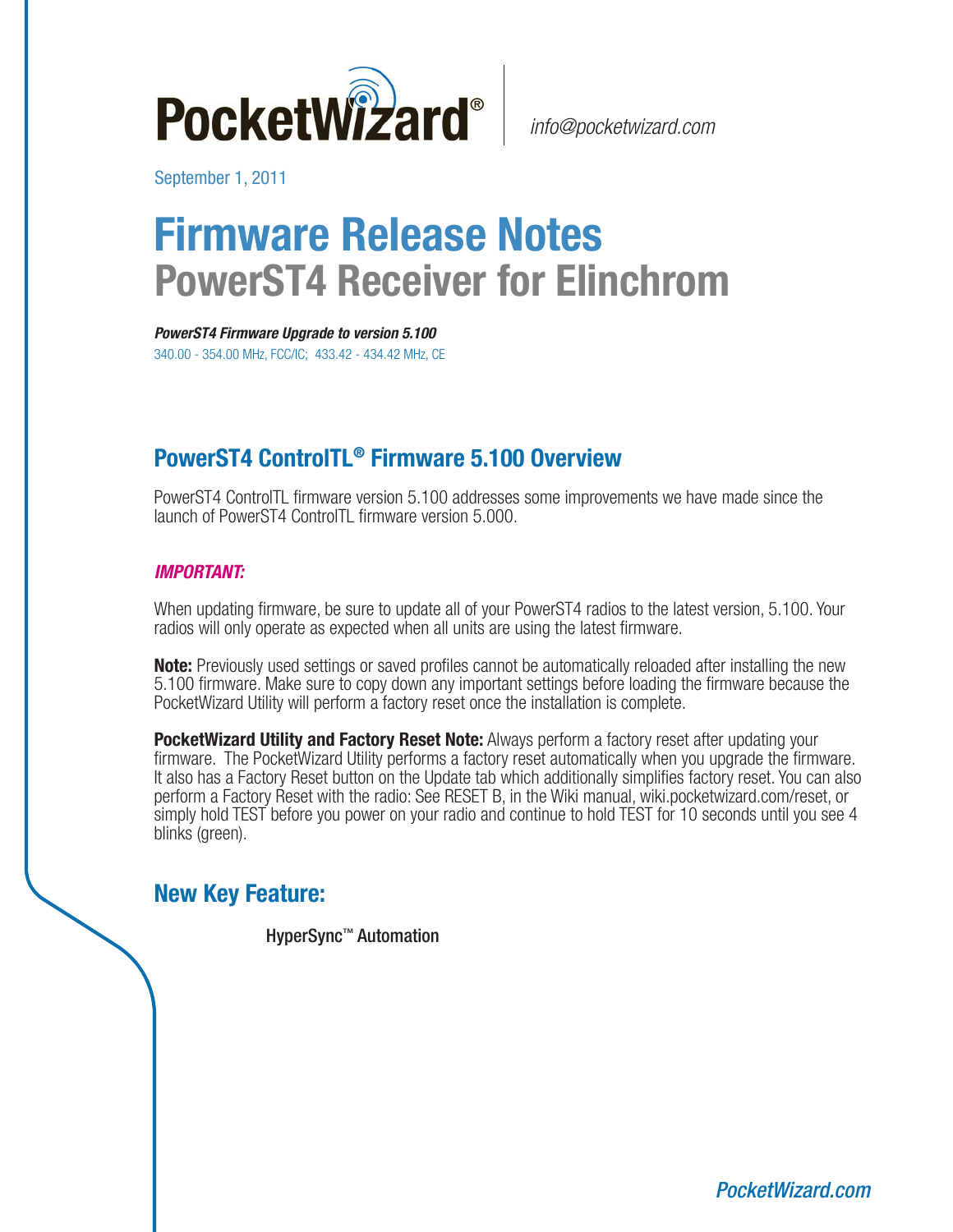## **HyperSync™ Automation**

A number of enhancements have been made to HyperSync with the MiniTT1 and FlexTT5 for Canon and Nikon. These changes can improve the performance of HyperSync and make it easier to configure.

The transmitting or on-camera MiniTT1 or FlexTT5 automatically adjusts HyperSync to compensate for changes made to shutter speed. You can refine HyperSync further via the PocketWizard Utility.

The receiving PowerST4 can additionally compensate for shutter speed and flash power level, automatically making adjustments to achieve the fastest possible sync speed for supported configurations. Some configurations require adjustments via the PocketWizard Utility.

More information about configuring the transmitting MiniTT1 or FlexTT5 radios for automated HyperSync operation can be found in the respective Canon and Nikon beta firmware update documents.

You can read more about how HyperSync works on our wiki page here: [http://wiki.pocketwizard.com/hypersync](http://wiki.pocketwizard.com/index.php?title=Understanding_HyperSync_and_High_Speed_Sync)

#### Using HyperSync Automation with the PowerST4:

Attach the transmitting MiniTT1 or FlexTT5 to your camera. Connect the receiving PowerST4 to the flash and take pictures normally. HyperSync Automation will be used for all shutter speeds up to 1/8000th.

With a PowerST4 connected to a Ranger RX series or Digital 1200RX/2400RX pack, choose the Elinchom flash head in use under the Misc Tab in the PocketWizard Utility. This control is set specifically on the receiving PowerST4. The Ranger S head will offer better HyperSync performance than the A head due to its longer flash duration.

As of this firmware release, HyperSync Automation is currently implemented for the following Elinchrom flashes: • Elinchrom Style 300RX • Elinchrom Style 600RX

- 
- 
- Elinchrom Style 1200RX
- Elinchrom Digital 2400RX with Digital SE Head
- Elinchrom Digital 2400RX with A6000 Head
- Elinchrom Digital 2400RX with A3000 Head
- Elinchrom Digital 2400RX with Mini A Head
	- Elinchrom Digital 2400RX with Mini S Head
- Elinchrom Digital 2400RX with Digital S Head
- Elinchrom Digital 1200RX with Digital SE Head<br>• Flinchrom Digital 1200RX with A6000 Head
- Elinchrom Digital 1200RX with A6000 Head
- Elinchrom Digital 1200RX with A3000 Head
- Elinchrom Digital 1200RX with Mini A Head
- Elinchrom Digital 1200RX with Mini S Head
- Elinchrom Digital 1200RX with Digital S Head<br>• Elinchrom Ranger RX with Ranger A Head<br>• Elinchrom Ranger RX Speed with Ranger A Head<br>• Elinchrom Ranger RX Speed with Ranger A Head
- 
- 
- 
- Elinchrom Ranger RX Speed with Ranger S Head